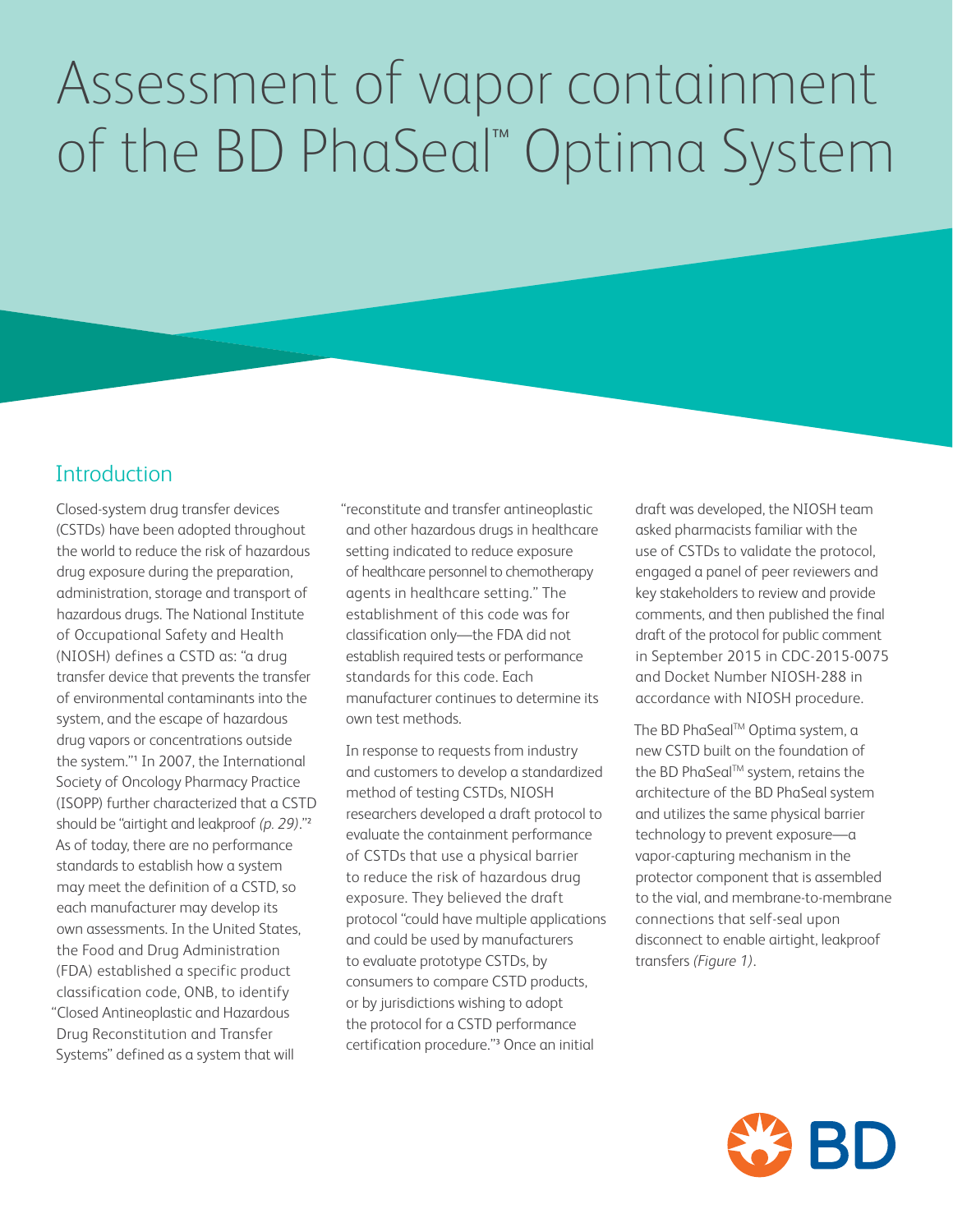

**Figure 1** The BD PhaSeal Optima System



**Figure 2** Sealed environmental test chamber for assessment of vapor containment.



**Figure 3** Thermo Scientific MIRAN SapphIRe analyzer.

## Assessment of BD PhaSeal Optima System vapor containment performance

#### **Methods**

The NIOSH draft vapor containment protocol consists of two tasks that are intended to utilize multiple components of the CSTD system. Task 1 mimics reconstitution of a hazardous drug for IV infusion. Task 2 simulates preparation and administration of an IV syringe push. All tasks are performed with 70% isopropyl alcohol (IPA) in a specially constructed closed chamber *(Figure 2)*. In place of actual drug, 70% IPA is used as a challenge agent, and a highly specific gas analyzer, the Thermo Scientific™ MIRAN SapphIRe XL Infrared Analyzer, is used to quantify the amount of IPA released into the test environment during each step of the procedure. Because IPA is highly volatile, this test is designed to enable real-time detection of vapor, aerosols or liquid that may leak from the system. The limit of detection (LOD) of this equipment is 0.30 ppm. The threshold of the test is set at 3.33 times the LOD, or 1.0 ppm. Readings below 1.0 ppm represent successful vapor containment.

A high-level overview of each task is shown below. Through the execution of the steps outlined in each task, each CSTD component is used per the manufacturer's Instructions for Use in an attempt to replicate actual use conditions for hazardous drug transfer with the CSTD. Between each key transfer step, there is a pause to allow the IPA detector to stabilize and to allow any released IPA to dissipate below the detection limit before starting the next step.

The BD PhaSeal Optima system was tested for the following tasks, two of which are described in the NIOSH draft vapor containment protocol. The additional tasks were developed by BD to evaluate performance in additional use cases. During each task, the IPA concentration was measured and recorded continuously:

- **1** Preparation of an IV bag using two syringes each with a BD PhaSeal Optima Injector N35-O, two 20-mm vials each with a BD PhaSeal Optima Protector P20-O and one IV bag with a BD PhaSeal Optima Infusion Adapter C100-O
- **2** Preparation and administration of an IV push using two syringes each with a BD PhaSeal Optima Injector N35-O, two 20-mm vials each with a BD PhaSeal Optima Protector P20-O and one y-site with a BD PhaSeal Optima Connector C35-O
- **3** Preparation of an IV bag using two syringes each with a BD PhaSeal Optima Injector N35-O, two 13-mm vials each with a BD PhaSeal Optima Protector P13-O and one IV bag with a BD PhaSeal Optima Infusion Adapter C100-O
- **4** Administration of a 24-hour IV infusion using two IV bags each with a BD PhaSeal Optima Infusion Adapter C100-O, one IV line with a BD PhaSeal Optima Injector N35-O and one y-site with a BD PhaSeal Optima Connector C35-O
- **5** Ten *(10)* punctures of the membrane using one 20-mm vial with a BD PhaSeal Optima Protector P20-O and one syringe with a BD PhaSeal Optima Injector N35-O

Each scenario was repeated four times.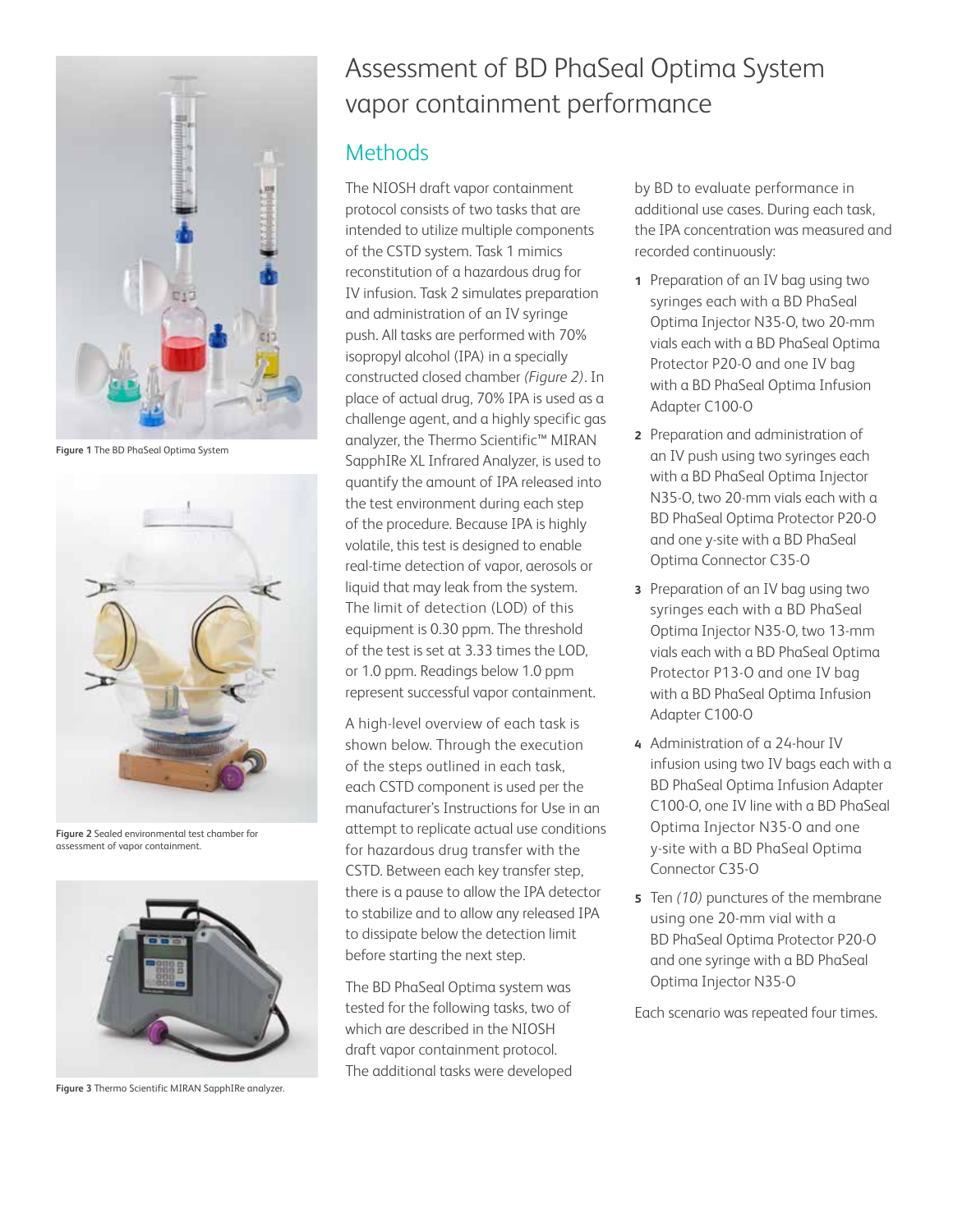### **Results**

**Maximum BG-0<sub>max</sub> values** *(ppm)* **Replicate Task 1:** Preparation of an IV bag with 20-mm vials **Task 2:** Preparation and administration of an IV push **Task 3:** Preparation of an IV bag with 13-mm vials **Task 4:** Administration of a 24-hour IV infusion **Task 5:** Ten *(10)* punctures of a 20-mm vial† **1** 0.2 *(0.3\*)* 0.2 *(0.3\*)* 0.4 0.3 0.9 **2** 0.0 *(0.3\*)* 0.0 *(0.3\*)* 0.0 *(0.3\*)* 0.2 *(0.3\*)* 0.5 **3** 0.7 0.2 *(0.3\*)* 0.4 0.1 *(0.3\*)* 0.3 **4** 0.5 0.7 0.0 *(0.3\*)* 0.1 *(0.3\*)* 0.1 *(0.3\*)* **Mean for task performance 0.35** *(0.45\*)* **0.28** *(0.40\*)* **0.2** *(0.35\*)* **0.2** *(0.3\*)* **0.45** *(0.5\*)*

Results of testing for each task are shown in the table below.

\*As per the draft NIOSH Vapor Containment Protocol, the test values less than the limit of detection, i.e., 0.3, are reassigned to 0.3.

<sup>†</sup>The Task 5 column shows the test values of the maximum IPA reading among 10 successive penetrations, i.e., the maximum BG-0<sub>max</sub> values in the chamber after the tenth penetration *(ppm)*, where the BG-0 $_{max}$  value was recorded before the first penetration.

For each task, all replicates tested resulted in a detected concentration of IPA lower than the 1.0 ppm threshold of the vapor containment test.

### **Conclusion**

The BD PhaSeal Optima system meets the requirements set forward in the NIOSH draft vapor containment protocol for successful containment of a stressful challenge agent in various use scenarios.